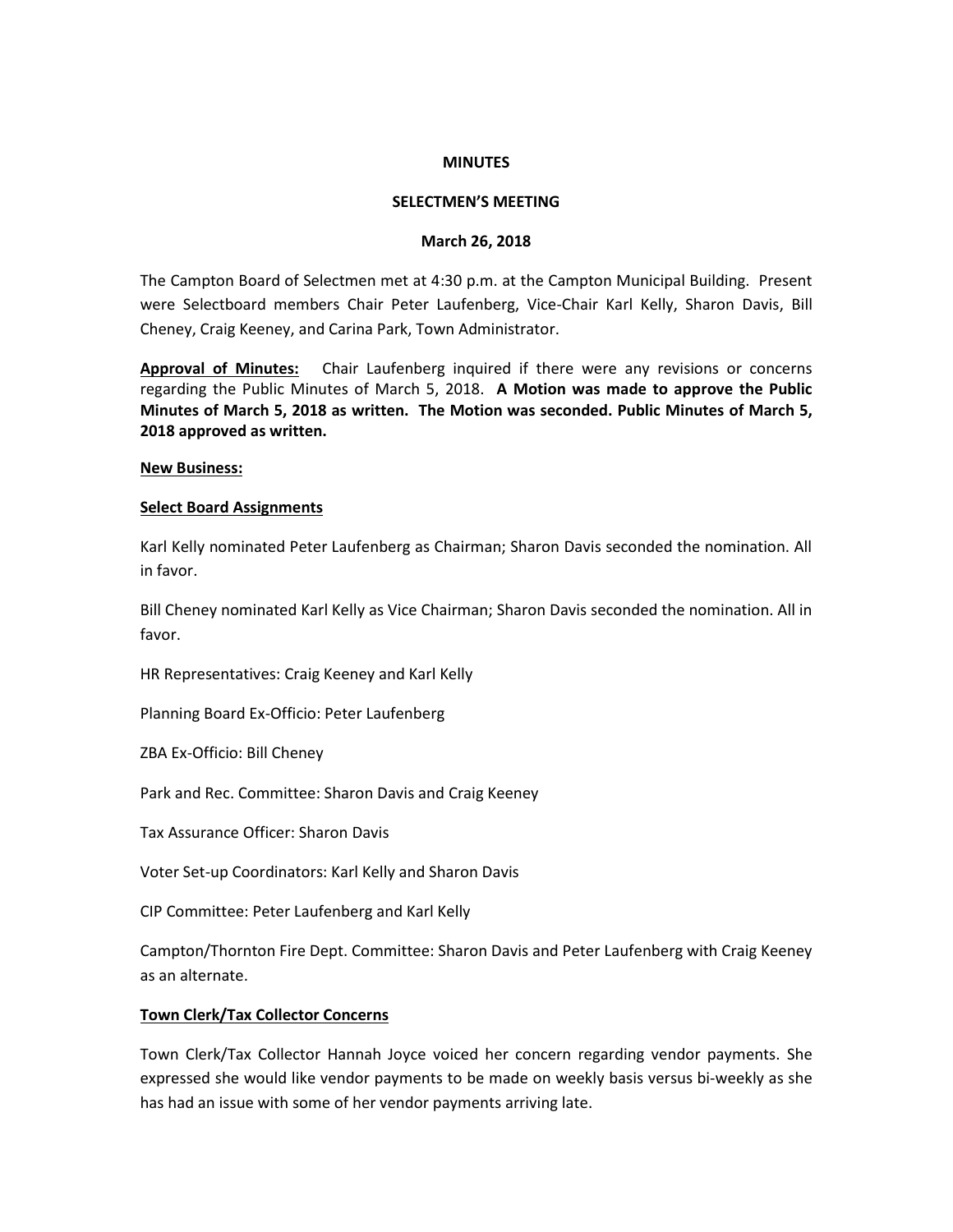Carina Park commented that they are currently on a weekly vendor payment basis and that she is only aware of one issue with vendor payments which was due to a check needing to be reissued. The original check submitted to Ms. Joyce was cut for the correct amount and referenced the correct invoices, however, both payments to the same vendor were combined on one single check rather than two individual checks. Carina stated Ms. Joyce refused acceptance of the single check and required two new checks to be cut. This process took a few days to complete as they needed to be re-cut and then re-signed by the Town Treasurer.

Discussion ensued regarding sending two checks to Fish & Game versus one check and whether this was a requirement. It was stated that is not a requirement but it is how it has always been done in the past. Ms. Joyce responded if it happens again she will remove that service from the Town of Campton. Chair Laufenberg responded this was duly noted.

# **Correspondence:**

Carina Park reported she had given the Selectboard a copy of an email from Brian and Katie Young regarding the berm on the corner of Southmayd Road and Route 49. The Youngs are requesting a letter of support from the Town that they will in turn send to the State regarding the removal of the berm on the west intersection. Bill Cheney gave the Board the "history" behind the berm being there. Karl Kelly responded that he saw no problem with the removal of the berm although he would like it to be in clear in the letter that this does not equate to a driveway permit approval. Carina Park stated she would draft a letter of the Board's support.

The Selectboard has been invited to the Lakes Region Mutual Fire Aid Open House on April 14<sup>th</sup> from 10 to 2 to check out the facility and meeting dispatchers.

Carina reported the town offices are moving toward simplifying the message on the phone system.

Edith Kressy asked for Privilege of the Floor. Chair Laufenberg suggested she have Carina put her on the agenda for the next Selectboard meeting.

**In Public Session a Motion was made to go into Non-Public Session under RSA 91-A: 3, II (**c**) regarding a tax agreement. The Motion was seconded and with a roll call vote: Selectman Laufenberg – aye, Selectman Davis – aye, Selectman Cheney –aye, Selectman Kelly– aye, and Selectman Keeney – aye, the Board went into Non-Public Session at 6:58 p.m. The Board came out of Non-Public Session at 7:05 p.m.**

**In Public Session a Motion was made to go into Non-Public Session under RSA 91-A: 3, II (**b**) regarding the hiring of personnel. The Motion was seconded and with a roll call vote: Selectman Laufenberg – aye, Selectman Davis – aye, Selectman Cheney –aye, Selectman Kelly– aye, and Selectman Keeney – aye, the Board went into Non-Public Session at 7:06 p.m. The Board came out of Non-Public Session at 7:32 p.m.**

**In Public Session a Motion was made to go into Non-Public Session under RSA 91-A: 3, II (**a**) regarding employee compensation. The Motion was seconded and with a roll call vote:**